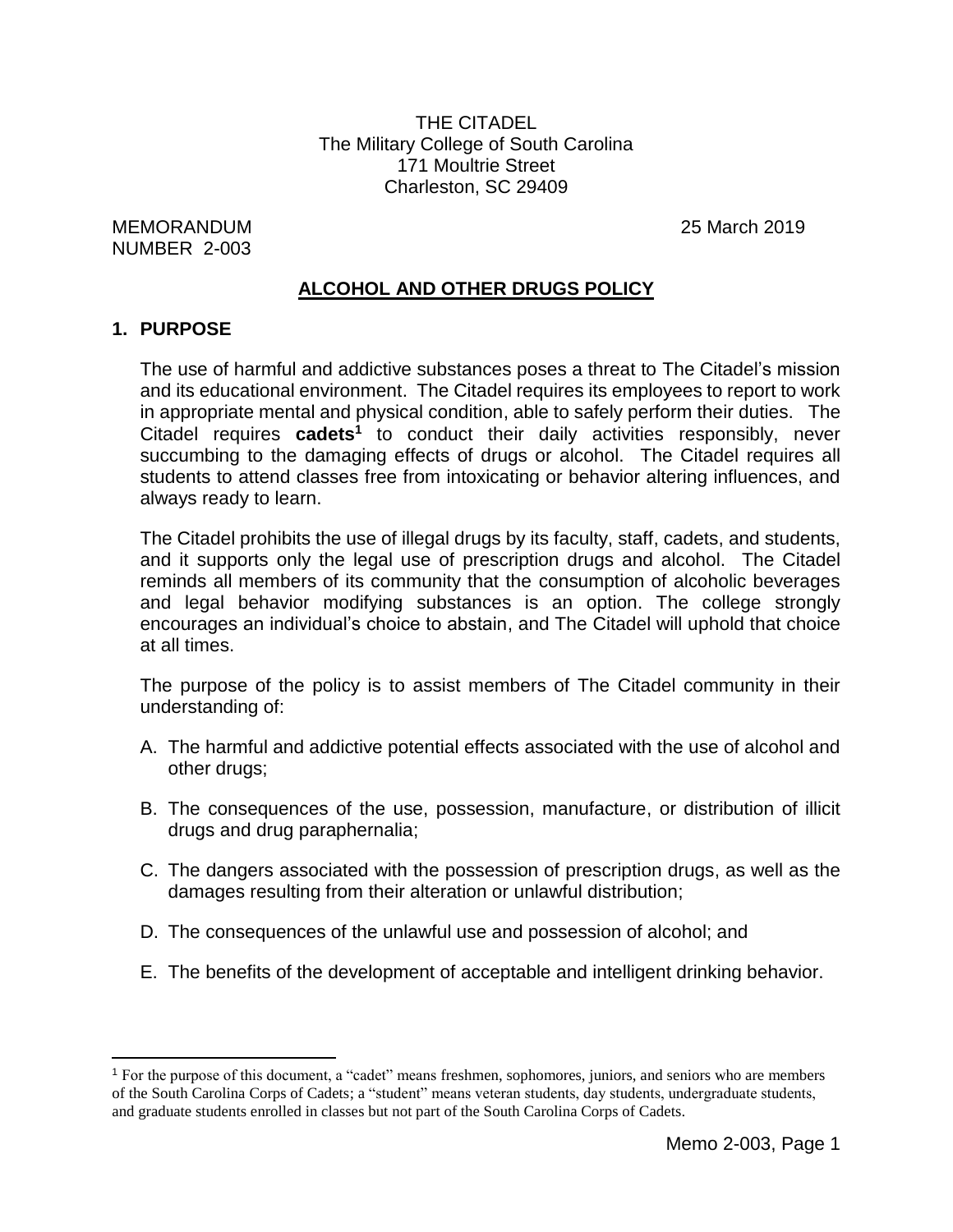**AT ALL TIMES, THE CITADEL SEEKS TO PROVIDE A SAFE AND DRUG-FREE WORKPLACE AND ENVIRONMENT. THE CITADEL REMINDS ALL OF ITS EMPLOYEES, CADETS, AND STUDENTS THAT THEY ARE RESPONSIBLE FOR THEIR OWN CONDUCT, FOR SETTING A PROPER EXAMPLE FOR OTHERS, AND FOR ACTING IN A MANNER THAT BRINGS CREDIT TO THEMSELVES AND THE CITADEL.**

# **2. REFERENCES**

[Part 86 of the Drug-Free Schools and Campuses Regulations](https://ifap.ed.gov/regcomps/attachments/86.pdf)

The Drug Free Workplace Act of 1988, 41 U.S.C. 701

- 21 USC Section 812
- S.C. Code Ann. 41-1-15
- S.C. Code Ann. 59-101-187
- S.C. Code Ann. 61-4-50, -60, -90
- S.C., Code Ann 61-6-4070, -4075, -4080
- S.C. Code Ann. 63-19-2440

#### **3. DEFINITIONS**

For the purposes of this policy, the following definitions shall apply:

- A. Alcohol (or Alcoholic Beverage): Distilled spirits and any beverage containing 0.5 percent or more alcohol by volume;
- B. Citadel Campus: All property and buildings owned or leased by The Citadel or the Board of Visitors including, but not limited to: 171 Moultrie Street, Johnson Hagood Stadium, The Altman Center, The Citadel Beach House, the Lockwood Property, College/Riley Parks, and The Citadel Alumni Facility(ies), as well as any other property under the control of The Citadel.
- C. Drug paraphernalia: Any of those items identified in S.C. Code Ann. 44-53-110, as amended. Examples of these prohibited items include, but are not limited to all of those items listed in [Annex A, paragraph 2.](#page-12-0)
- D. **Illicit Drug:** A controlled substance under provisions of South Carolina Sections 44-53-190, 44-53-210, 44-53-230 44-53-250 and 44-53-270, as amended., and also 21 USC Section 812. Examples of these prohibited items include, but are not limited to all of those items listed in Annex [A, paragraph 1.](#page-12-1)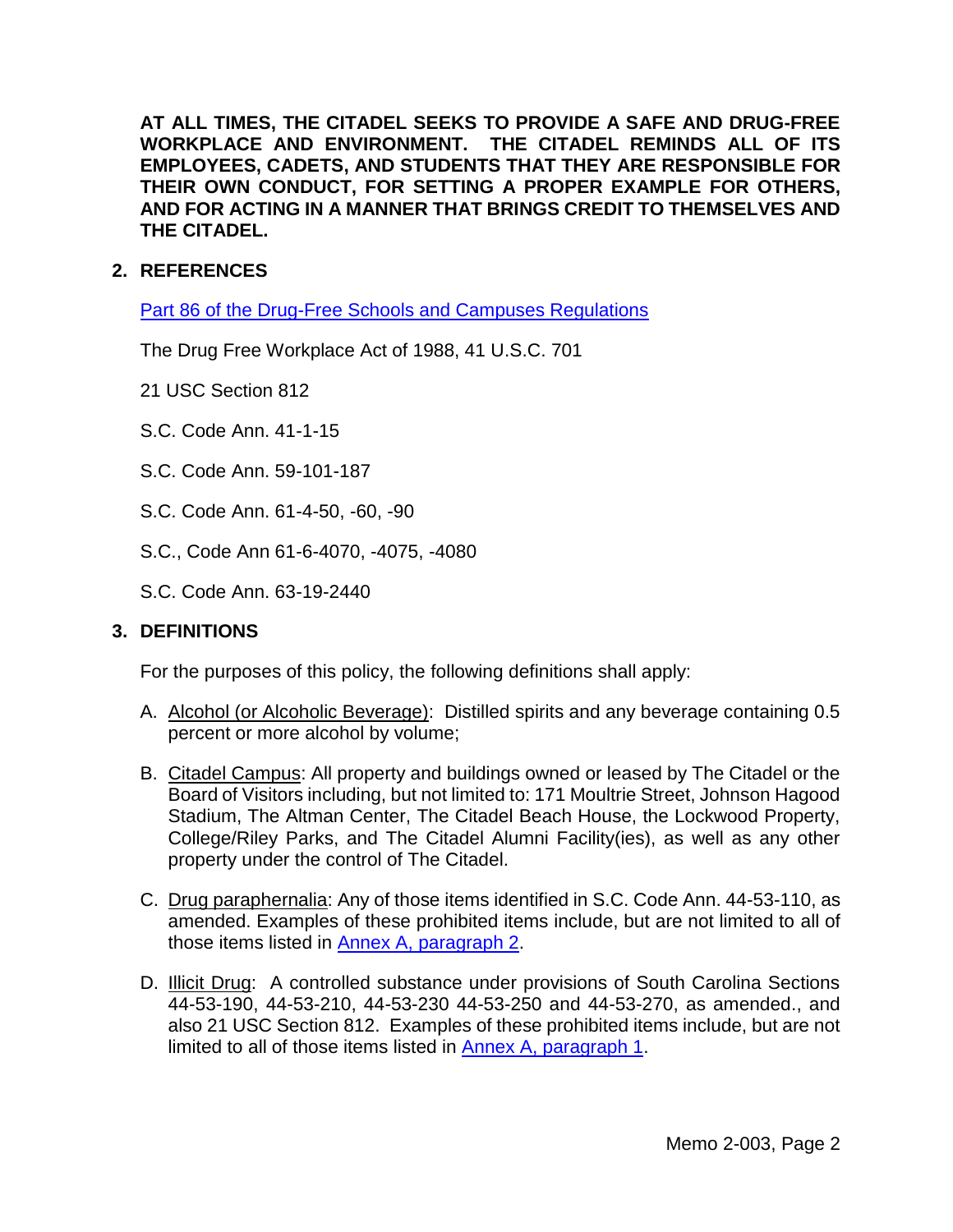E. Training for Intervention ProcedureS (TIPS): training for the responsible service, sale, and consumption of alcohol. **TIPS** is a skills-based training program designed to prevent intoxication, underage drinking, and drunk driving.

# **4. POLICY**

- A. As a higher education institution whose purpose is to educate and develop principled leaders in a disciplined and intellectually challenging environment, The Citadel expressly prohibits:
	- 1. The unlawful manufacture, alteration, distribution, dispensing, possession, or use of any illicit drug;
	- 2. The unlawful possession or use of a controlled substance regulated under the provisions of South Carolina Code Sections 44-53-190, 44-53-210, 44-53-230 44-53-250 and 44-53-270, as amended or 21 USC Section 812; unless dispensed and used pursuant to prescription or otherwise allowed by law;
	- 3. The manufacture, alteration, delivery, distribution, dispensing, and/or sale of controlled substances;
	- 4. The possession by employees, cadets, and students, at any time in any place, of any item or piece of drug paraphernalia, as defined by, but not necessarily limited to those items in South Carolina Code of Laws Section 44-53-110;
	- 5. Providing financial assistance or otherwise aiding or abetting any other person in the purchase, sale, manufacture, or delivery of any prohibited drug, substance, or item;
	- 6. The unlawful purchase, possession, distribution and/or use of alcohol by employees, cadets, and students (see [Annex B\)](#page-14-0);
	- 7. The possession of alcohol on property owned or controlled by The Citadel (see Section 4.C. for exceptions);
	- 8. The use of alcohol off-campus when an employee, cadet, or student is acting as a representative of The Citadel, if such use, in the sole discretion of The Citadel, tends to bring discredit on The Citadel;
	- 9. The appearance by any employee, cadet or student at work, in class or any College function while under the influence of alcohol or any illicit drug; and
	- 10.Possession, purchase, manufacture, solicitation, distribution, sale, or use of any hallucinogenic substance.
- B. Prescription Drugs, Controlled Substances, and Hallucinogenic Materials.
	- 1. Employees.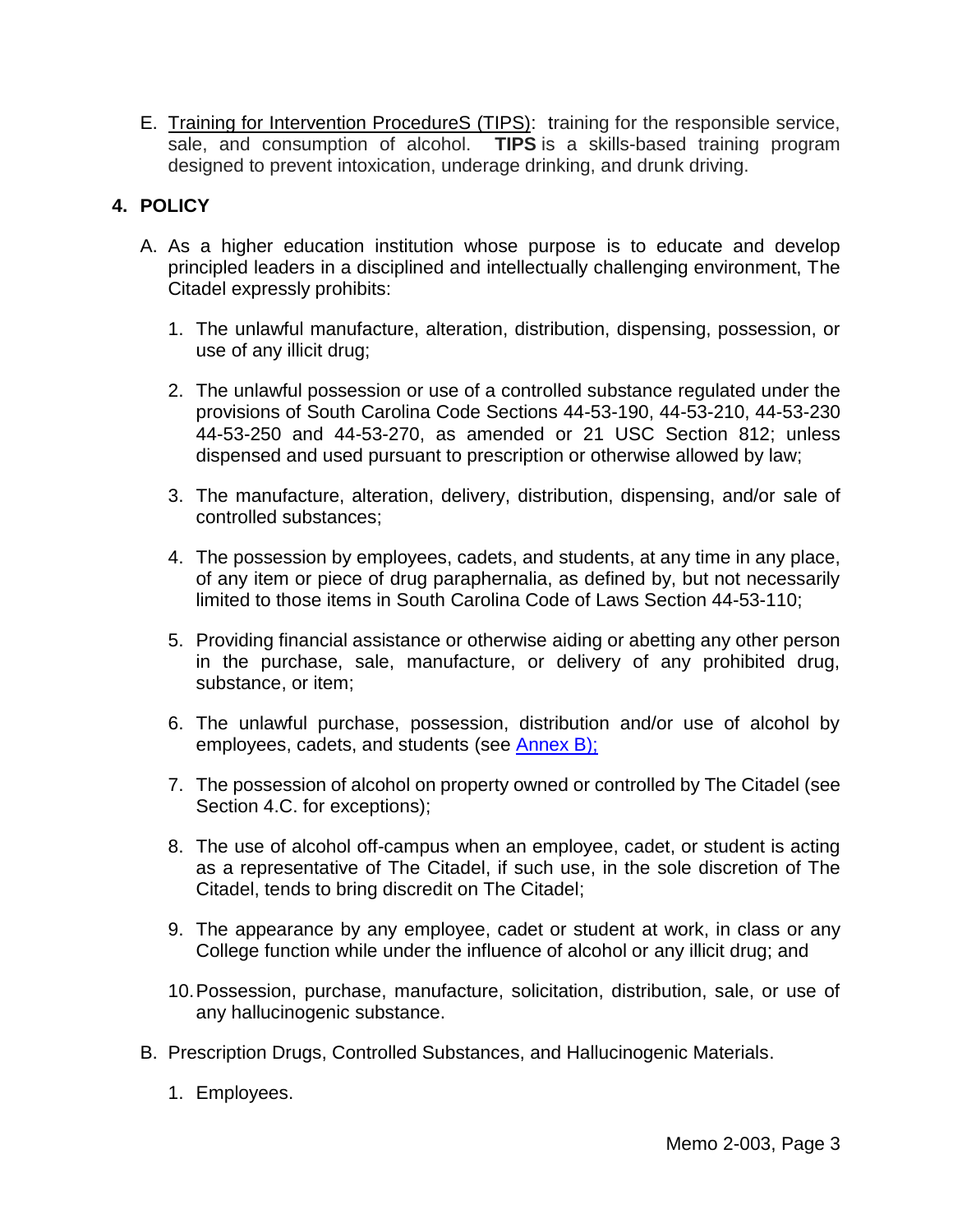- a. The Citadel provides a drug free, healthy, safe, and secure work environment by requiring employees to submit to drug testing as follows:
- b. A post-accident drug screen may be required at the discretion of the supervisor when an employee apparently caused or played a part in causing an on the job accident or safety related incident resulting in the following:
	- 1) Lost time from work;
	- 2) Injury requiring medical attention;
	- 3) Fatality;
	- 4) Damage to property; or
	- 5) The hospitalization of one or more persons.
- c. A "for cause" drug screen may be required at the request of the supervisor when an employee is suspected of being under the influence of drugs or alcohol. The request must be approved by the employee's Vice President or equivalent, in consultation with the General Counsel.
	- 1) Individuals asked to submit to a "for cause" or post-accident screen will be immediately removed from the workplace until the screen results are available. Refusal to submit a sample will be considered a positive result. Once screen results are available, the supervisor will notify the individual within twenty-four hours of the results and pending actions. Any leave of absence must comply with The Citadel's Human Resources policies and procedures. If an individual is removed from the workplace in a "not for pay status" and the screen results are negative, the individual will be paid retroactively. If the screen results come back positive, the individual will not be paid.
	- 2) If the screen is negative, the individual may be reinstated into their current job at the discretion of the Vice President or Dean of the respective College. The Vice President or Dean should seek counsel and advice from the Department of Human Resources. If the screen is positive, the individual will be subject to disciplinary action up to and including termination.
	- 3) An employee returned to work after testing positive will be subject to random drug screens. The Department of Human Resources will notify the employee's supervisor when a drug screen is scheduled. The employee may be subject to up to 6 (six) random screens in a 12-month period beginning the date of the initial positive result.
- d. Drug dependency is recognized as an illness and a major health problem and drug abuse is recognized as a potential health, safety, and security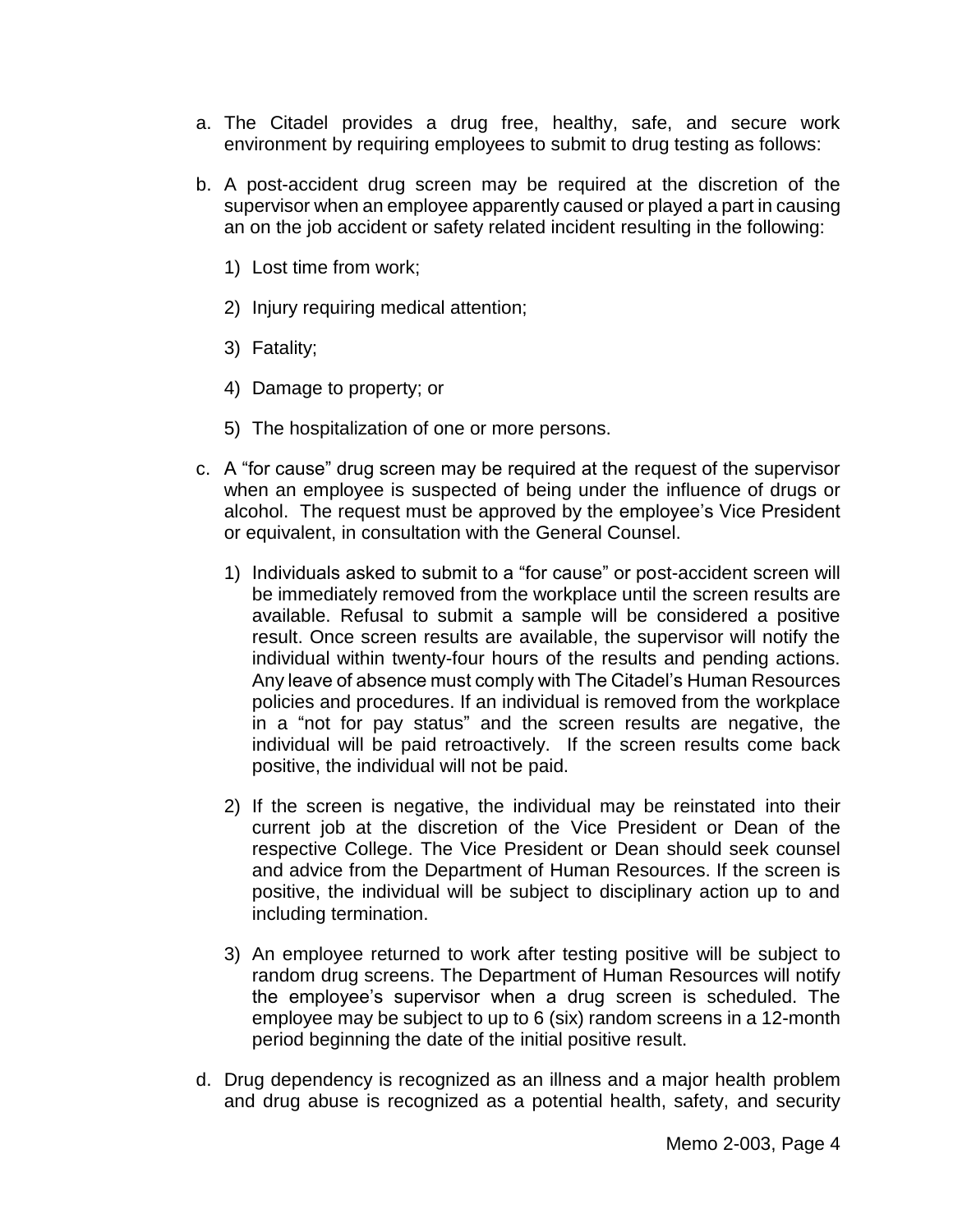problem. Employees needing help in dealing with such problems are encouraged to use the [Employee Assistance Program \(EAP\)](http://www.citadel.edu/root/hr-employee-relations/178-human-resources/2991-employee-assistance-program-eap) and health insurance plans, as appropriate. Conscientious efforts to seek such help will not jeopardize any employee's job, and will not be noted in any personnel record.

- e. As a condition of continued employment, each employee must:
- f. Report any arrest under a criminal drug or alcohol statute. A report of an arrest must be made within five (5) days after the arrest as mandated by the Drug Free Workplace Act of 1988.
- 2. South Carolina Corps of Cadets.
	- a. The Citadel randomly tests members of the Corps of Cadets for the presence of illicit drugs and substances as proscribed herein. Participation in mandatory drug testing is a condition of acceptance and continued enrollment as a cadet.
	- b. The Citadel will conduct unannounced, random drug tests periodically during the Academic Year. Cadets selected for random testing will be directed to report to a specified location at a specified time for the purpose of providing an observed specimen for testing. Each cadet will be briefed on the process and will remain at the designated location until an acceptable sample is provided for use by the testing laboratory.
	- c. The Citadel will direct members of the Corps of Cadets to be tested when reasonable suspicion of drug use exists. "Reasonable suspicion" is defined as the existence of circumstances, reports, information or direct observation, which suggests that a violation of The Citadel "Policy Governing the Use and Prohibition of Alcohol and Other Drugs" has occurred. Reasonable suspicion or probable cause will be determined only by the Commandant (or designee), in consultation with the General Counsel.
	- d. Refusal to provide an observed specimen upon request, and in accordance with the provisions of this Policy, will be treated as the equivalent of a positive test. In such circumstances the cadet(s) who refused the drug test will be immediately referred to the Office of the Commandant for disciplinary action in accordance with this Policy.
	- e. The Citadel will consider a cadet conviction, admission, plea of nolo contendere, plea pursuant to North Carolina v Alford, or confession in any legal or administrative proceeding to the possession or use of any such drug, substance or item prohibited herein as possession of such drug, substance or item. A conviction is not necessary for The Citadel to proceed with an administrative hearing. The scheduling or timing of criminal or civil proceedings will not affect administrative proceedings conducted by the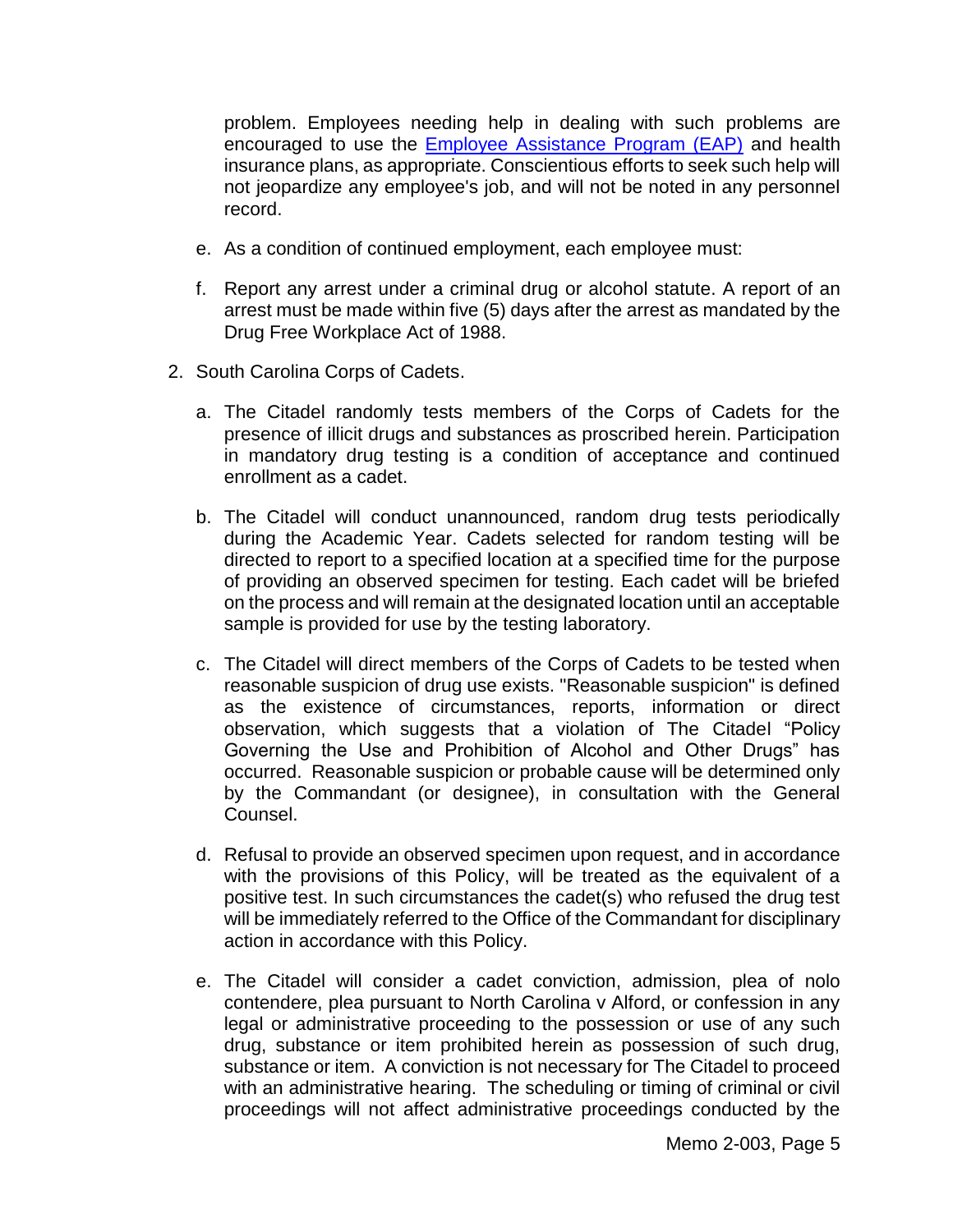College. The College will schedule an administrative hearing as soon as feasible and with due process.

- f. The Citadel will also consider a positive finding of the presence of a prohibited substance pursuant to any generally accepted test, including but not limited to, a blood, urine, or hair follicle test for such substance, as possession of such drug substance or item.
- C. Alcoholic Beverages.
	- 1. The Citadel strongly encourages alcohol-free events. Except as specifically authorized by the President (or Designee), cadets and students will not drink alcoholic beverages on the campus or bring to or have alcoholic beverages on the campus. This prohibition includes parking areas for athletic facilities on days of events, including football and other events at Johnson Hagood Stadium, as well as baseball and other events at Joe Riley Park and College Park
	- 2. Alcoholic beverages are prohibited at any event which is funded by cadet or student fees.
	- 3. Consumption of alcoholic beverages should never be the central attraction of a party or any gathering. Alcoholic beverages may be served in accordance with this policy as an amenity to a well-planned and structured program, not as the indispensable and essential program element.
		- a. When alcoholic beverages are served, food must be served, and nonalcoholic beverages must also be served.
		- b. The only alcoholic beverages that may be possessed or consumed at campus events are those served at the event. All such alcoholic beverages must be consumed within the facility or space designated for the event.
		- c. The amount of alcohol served at any event must be proportionate to the expected attendance and duration of that event.
		- d. Promotional material for any Citadel function, party or event (including those to be held off campus) shall not make reference to the amount of alcoholic beverage available at the event nor feature alcoholic beverages as the predominant aspect of the event.
	- 4. The sale of alcoholic beverages on The Citadel Campus may be permitted only in approved areas and only by licensed distributors. Only those groups holding the appropriate state license for the sale of alcoholic beverages may sell alcoholic beverages. Individuals and/or groups that sponsor events where alcoholic beverages are served are prohibited from charging for the beverages, either directly or indirectly, without the proper state license.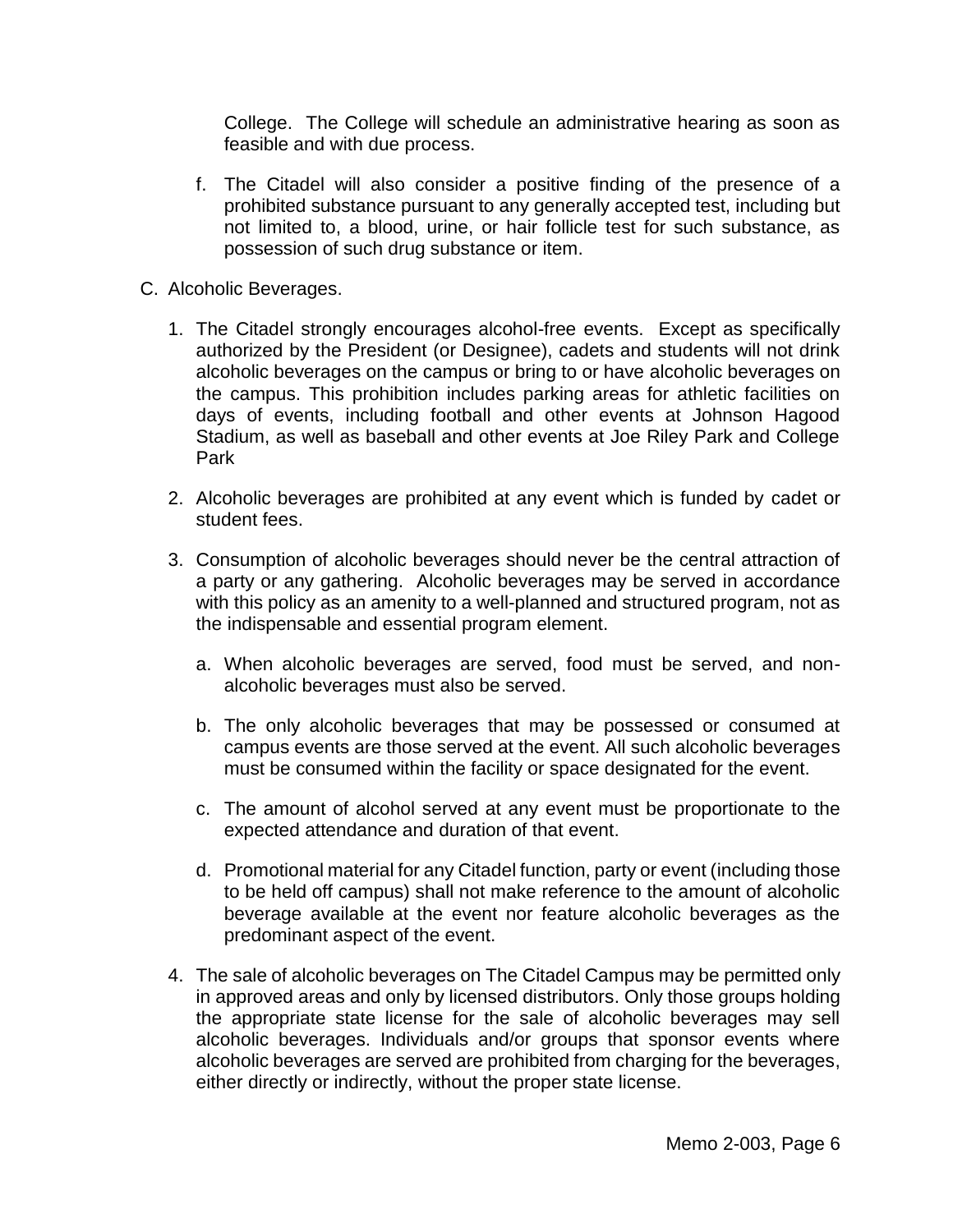- 5. Any person or persons desiring to serve alcohol at any function on Citadel property or in Citadel facilities must request permission from the Senior Vice President for Operations and Administration. 1
	- a. Each host and activity sponsor, on all occasions, shall set a proper example and abide by state laws concerning the sale, consumption and transfer of alcoholic beverages.
	- b. A prospective host or activity sponsor must complete and submit a Registration for Events with Alcohol Form, [Annex E](http://www.my.citadel.edu/root/events-with-alcohol-form) from [Memorandum 6-](http://www.citadel.edu/root/images/policies/use-of-citadel-facilities-policy.pdf) [404, Use of Citadel Facilities\)](http://www.citadel.edu/root/images/policies/use-of-citadel-facilities-policy.pdf), at least fourteen (14) days in advance of the requested use. All requests must be approved by both the Coordinating Facility Official (Annex A from [Memorandum 6-404, Use of Citadel](http://www.citadel.edu/root/images/policies/use-of-citadel-facilities-policy.pdf)  [Facilities\)](http://www.citadel.edu/root/images/policies/use-of-citadel-facilities-policy.pdf) and the Senior Vice President for Operations and Administration. As a material part of requesting to serve alcohol, the requesting individual must review this policy in its entirety and acknowledge their understanding of it in writing.
	- c. The host or activity sponsor must coordinate with Citadel Public Safety, which will determine the required level of security. The host or activity sponsor will be responsible for providing security in accordance with PSAF's requirements.
	- d. The host or activity sponsor must remain on location throughout the event.
	- e. The host or activity sponsor must take precautionary measures, including but not limited to checking I.D.s. Cadets, students, and their guests must present a valid driver's license or other government-issued ID.
	- f. The host or activity sponsor shall not serve persons who appear intoxicated.
	- g. Beer, champagne, and wine are the only alcoholic beverages that may be served to cadets and students at any Citadel facility.
	- h. Alcohol may only be served by independent, Training for Intervention ProcedureS (TIPS)-trained contractors.
	- i. The Citadel prohibits drunkenness, vandalistic, and disruptive behavior on campus. The Citadel may terminate a facility use contract as a result of such behavior, as well as deny future facility use privileges. The Citadel reserves the right, without penalty, to refuse service of alcoholic beverages to an individual, or group, or to discontinue service at a function if, in its opinion, it is in the best interest of The Citadel.

 $\overline{a}$ 

<sup>1</sup> This provision does not apply to private events at private family residences, but only so long as those events do not involve cadets,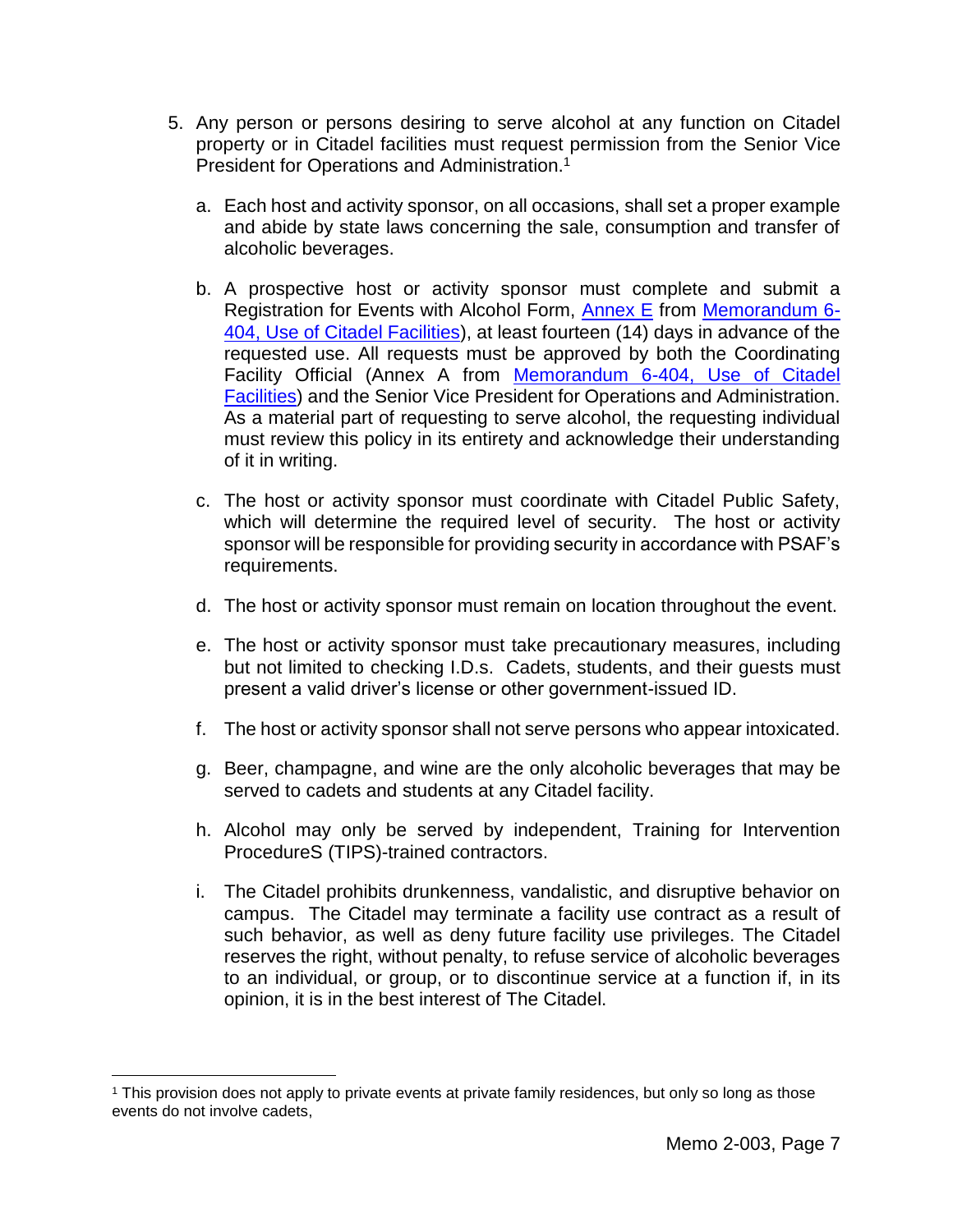- 6. Employees entertaining cadets or other students in their quarters must abide by South Carolina state laws concerning alcoholic beverages. Employees may also serve alcohol to their children in accordance with S.C. Code Ann. § 61-6- 4070.
- D. Alcohol and Other Drug Prevention and Education.
	- 1. The Citadel encourages education as the first step in assisting students to take responsibility for their behavior and to understand the consequences of current and future behavior as it relates to drug and alcohol use. The Citadel takes a multi-faceted approach to accomplish this goal. The multi-faceted approach is coordinated through the [Campus Alcohol and Drug Information Center](http://www.citadel.edu/root/cadic)  [\(CADIC\).](http://www.citadel.edu/root/cadic)
	- 2. The Campus Alcohol and Drug Information Center (CADIC) is a department within the Office of the Commandant. The mission of CADIC is "to enhance the well-being of cadets and students by decreasing risk factors that contribute to substance abuse and increasing protective factors that empower cadets and students to make healthy choices." This mission is achieved through comprehensive services, programs, events, and outreach:
		- a. **Services** occur in the office and utilize best practice strategies in a confidential setting.
		- b. **Programs** are small, group activities, which are highly interactive and selfreflective, with content developed to meet the needs of a specific audience, group, or cohort.
		- c. **Events** are large, campus-wide activities and include health fairs, speakers, and participation in National prevention campaigns.
		- d. **Outreach** includes interactive and educational "tabling activities" that occur at random locations (e.g., Battalions, Mark Clark Hall, Deas Hall) throughout the term.
		- e. To provide a well-coordinated and comprehensive substance abuse prevention effort on campus, CADIC works closely with many departments, programs, and groups including the Counseling Center, Assistant Commandant for Discipline, Leadership Training Program (LTP), battalion and company Teach, Advise, and Coach (TACs), and the group of peer health educators known as Human Affairs.
		- f. The Counseling Center provides evaluation and treatment of alcohol and substance abuse. Evaluation and treatment strategies used by the Counseling Center include an in-depth alcohol and substance use evaluation, individual short-term counseling and appropriate referrals for long-term outpatient and inpatient treatment.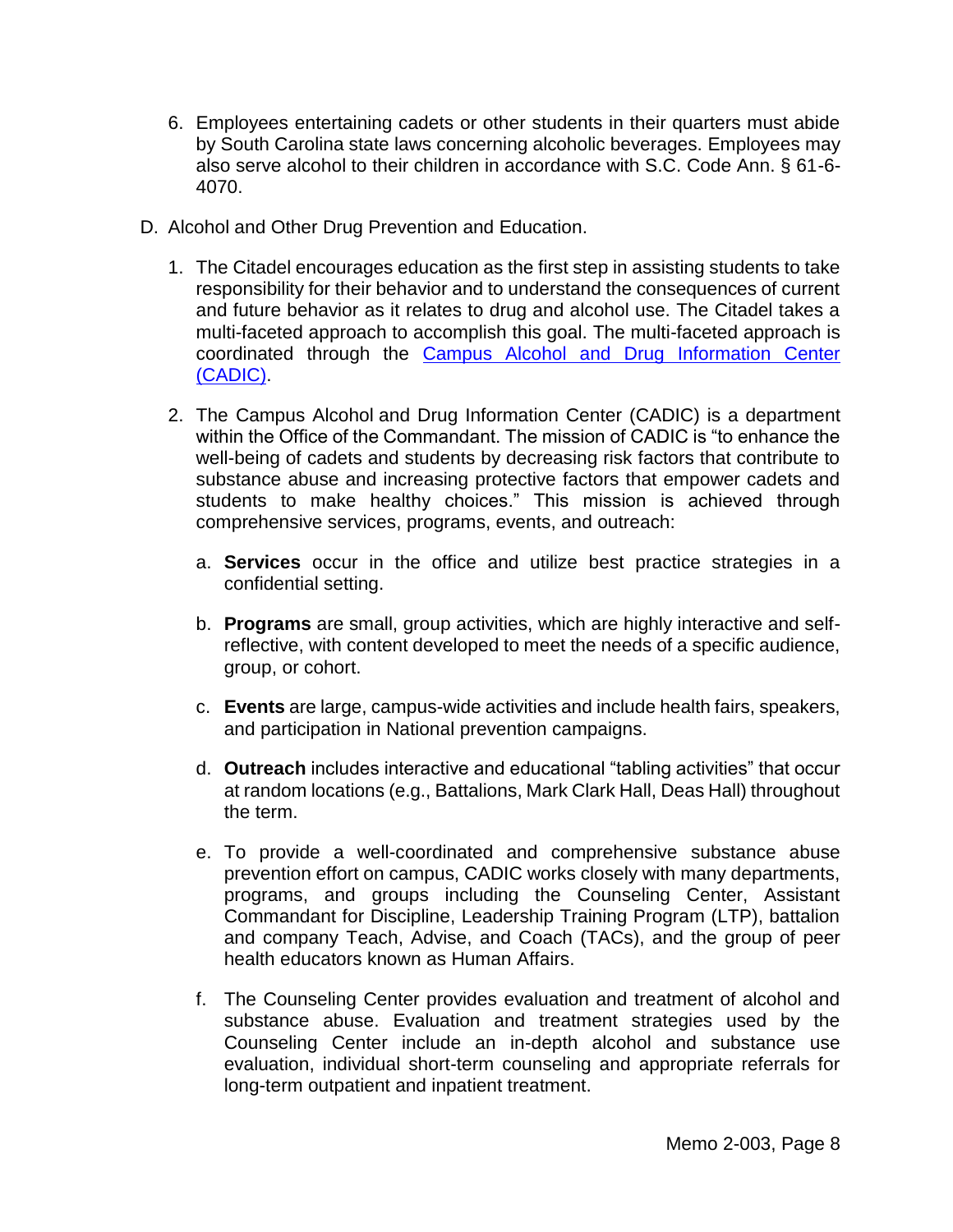- 3. Cadets who are found responsible for violating the Alcohol and Other Drugs Policy are sanctioned to CADIC for mandatory education and intervention by the Assistant Commandant for Discipline. Furthermore, battalion and company TACs who learn of possible substance use issues among cadets will proactively request a substance abuse prevention program from CADIC in an effort to mitigate violations of the Alcohol and Other Drugs Policy.
- 4. Another way cadets receive substance abuse prevention information from CADIC is via the Commandant's Leader Training Program (LTP), which is the training component of The Citadel's leader development program. LTP equips cadets with the knowledge, skills, abilities, and behaviors associated with principled leadership in order to link the theoretical leadership knowledge taught in the curriculum (Reserve Officer Training Corps or ROTC classes, Krause Center classes, and courses taught in the academic departments and schools) with the practical experiential-environment exercised in the barracks, athletic fields, ROTC labs, and elsewhere.
- 5. A large and important part of the substance abuse prevention effort comes from a group of cadets known as The Human Affairs (HA) Team. The HA Team has received specialized training in substance abuse prevention (as well as other health and safety issues) including recognizing signs of substance abuse and making appropriate referrals on behalf of cadets. Additionally, the HA Team assists with the implementation and delivery of substance abuse prevention events and pro-health messages on campus.
- 6. To ensure all substance abuse prevention efforts are effective in, "…assisting students to take responsibility for their behavior and to understand the consequences of current and future behavior as it relates to drug and alcohol use…" CADIC uses several different evaluation methods:
	- a. **Process evaluation** measures the implementation and operation of program components;
	- b. **Impact evaluation** occurs immediately after a program and measures the change in knowledge, attitudes, and/or behaviors of the participants; and
	- c. **Outcome evaluation** measures the long-term results of the program and is an indirect measure of the project's goals.

# **5. COMPLIANCE**

A. Violation of these rules will result in disciplinary sanctions. The sanctions imposed range from written warnings to expulsion from the College, including expulsion from enrollment for cadets and students and termination of employment for employees, if appropriate. Disciplinary action against an employee, cadet, or student by the College does not preclude the possibility of criminal charges against that individual. The filing of criminal charges similarly does not preclude disciplinary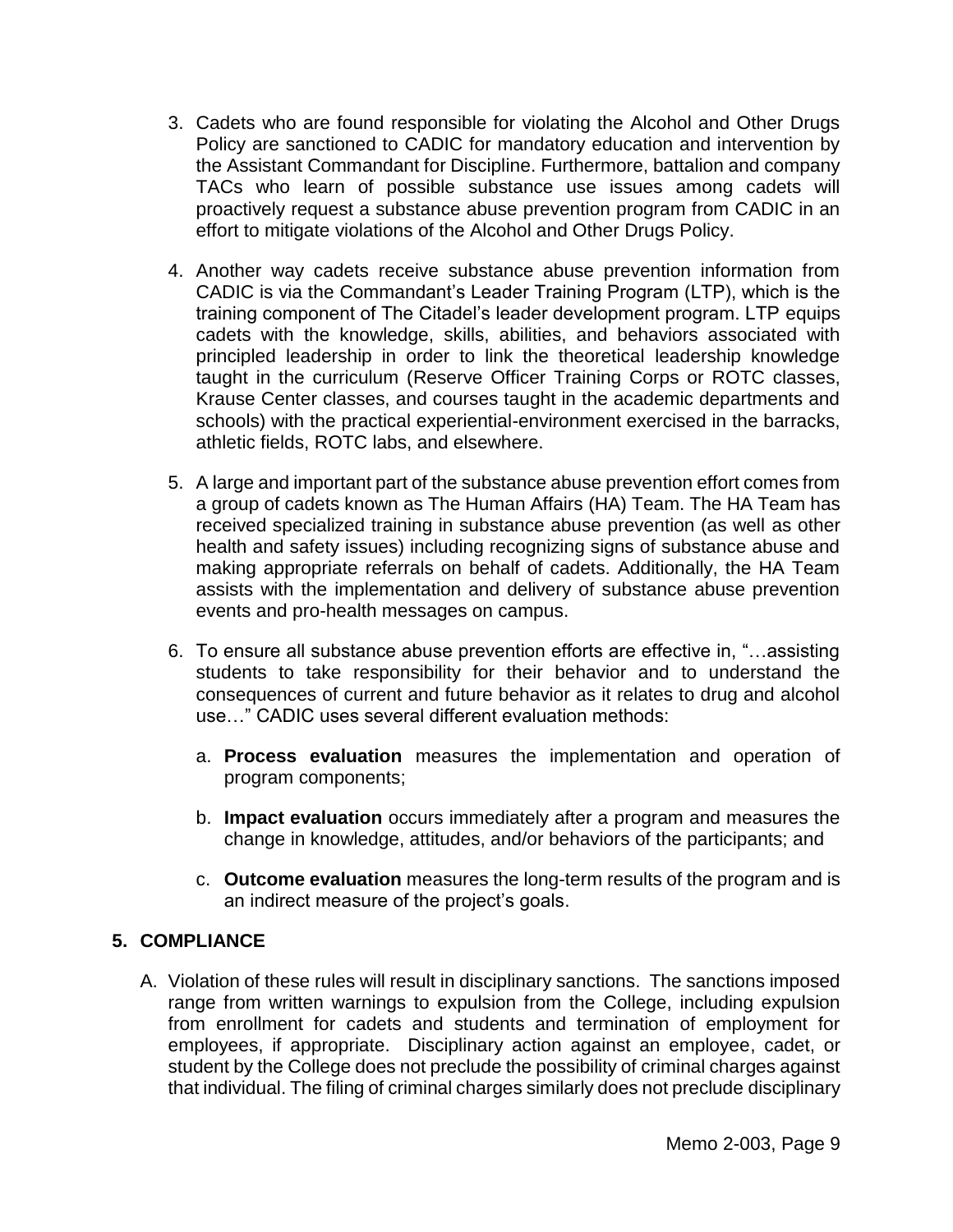action by The Citadel. The choice of sanction will depend on the individual circumstances of the case, including any extenuating circumstances.

- B. Specific Discipline and Sanctions.
	- a. Any cadet or student possessing or using any hallucinogenic, narcotic, or other drug or substance, which hallucinogenic, narcotic, drug, or substance, is prohibited or otherwise controlled by law in South Carolina, will be subject to expulsion from the College. Any cadet or student possessing or using any drug paraphernalia which is prohibited by law in South Carolina, and any cadet or student using any other paraphernalia in an attempt to use any drug or substance will be subject to expulsion from the College. Any cadet or student possessing or using any other hallucinogen which causes a loss of control or inebriation will be subject to dismissal from the College.
	- b. Any employee possessing or using any hallucinogenic, narcotic, or other drug or substance, which hallucinogenic, narcotic, drug, or substance, is prohibited or otherwise controlled by law in South Carolina, will be subject to disciplinary action, up to and including termination. In addition, such person(s) shall be subject to arrest and criminal prosecution, as well as ejectment and barring from The Citadel campus and its properties. Further, any such prohibited item located on The Citadel campus or Citadel controlled property is regarded as contraband and subject to immediate seizure.
	- c. Any visitor to campus possessing or using any hallucinogenic, narcotic, or other drug or substance, which is prohibited or otherwise controlled by law in South Carolina, will be subject to arrest and criminal prosecution, as well as ejectment and barring from The Citadel and its properties. Further, any such prohibited item located on The Citadel campus or Citadel-controlled property is regarded as contraband and subject to immediate seizure.
- C. Parental Notification.

Any violation of The Citadel Alcohol and Other Drug Policy by cadets and students under the age of 21 will consistently result in parental notification. Parental Notification is at all times handled according to State and Federal laws governing the confidentiality of student records.

D. Suspension Pending Final Disposition.

The College reserves the right to suspend an employee, cadet, or student between the time of the initial charges and the impending hearing. This action will be subject to the applicable personnel rules and will be invoked only if in the opinion of campus administrators, the continued presence of this individual poses a clear and immediate danger to himself/herself and/or other members of the campus community. Under such circumstances a formal hearing must be held within a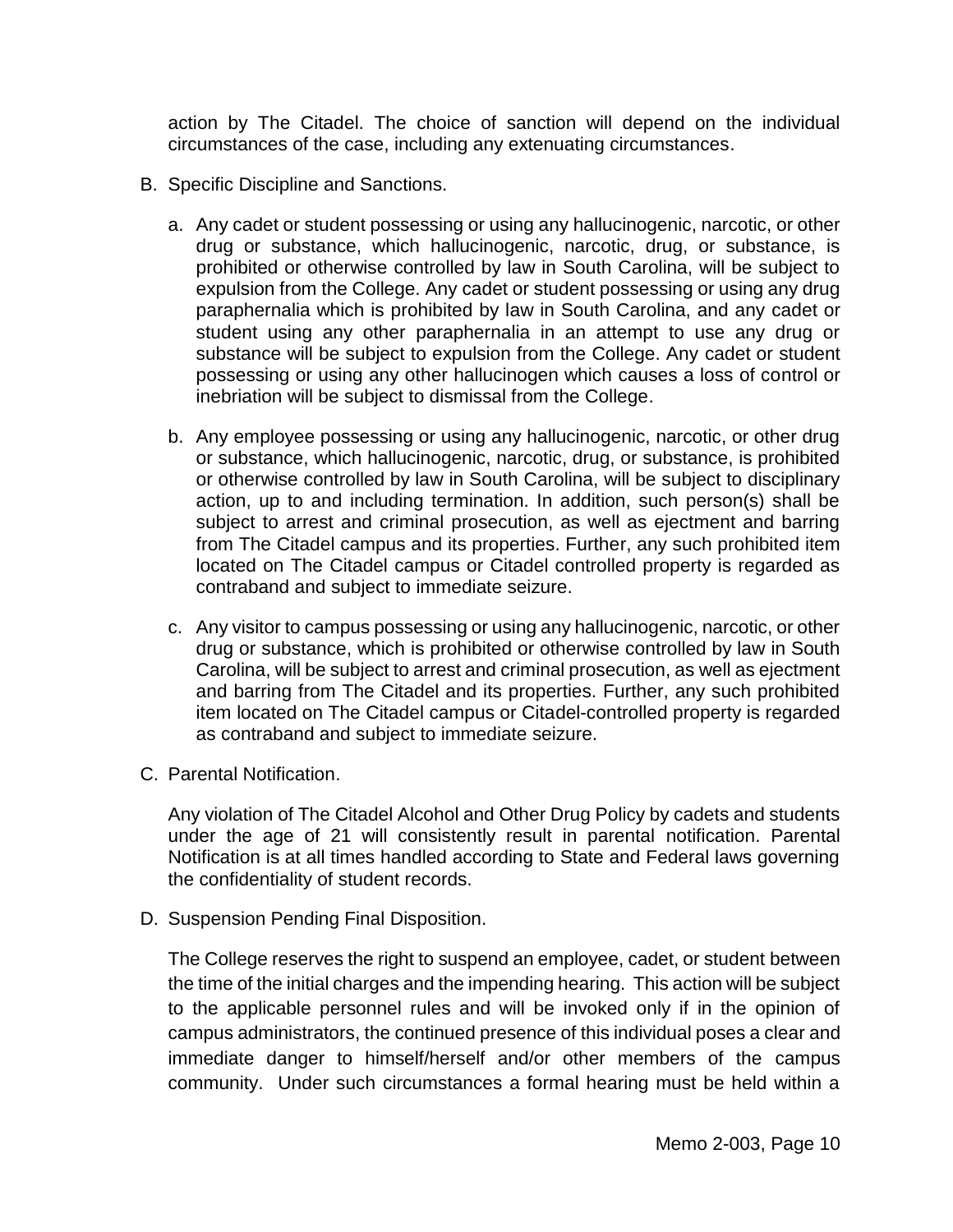requisite number of school/working days, determined by the areas responsible for each constituency, to consider the suspension or impose more severe sanctions.

### **6. NOTES**

### **A. Dates of Official Enactment and Amendments:**

Approved by the Executive Assistant to the President on 25 March 2019

Non-substantive changes include the removal of Memorandum 2-8, Sale and Consumption of Alcoholic Beverages at Social Activities Involving Cadets/Students policy, dated 30 July 2009 from the Cross-Reference list and adding same policy to the Rescission list of policy.

#### **B. Responsible Department:**

Campus Alcohol and Drug Information Center (CADIC)

### **C. Responsible Official:**

Director, Campus Alcohol & Drug Information Center (CADIC)

### **D. Cross References:**

[College Regulations,](http://www.citadel.edu/root/images/Policies/college-regulations.pdf) Section IV, Part 3, "Alcoholic Beverages"

[College Regulations,](http://www.citadel.edu/root/images/Policies/college-regulations.pdf) Section IV, Part 16, "Policy on Hallucinogenic, Narcotics, and Controlled Drugs and Substances…"

[Blue Book,](http://www.citadel.edu/root/images/commandant/blue-book.pdf) Section 1.13

Memorandum [1-3, Events and Entertainment Policy,](http://www.citadel.edu/root/images/Policies/1-003-events-and-entertainment-policy.pdf) Section 3.E. "Alcohol"

Memorandum [2-107, Drug-Free Workplace Policy,](http://www.citadel.edu/root/images/policies/drug-free-work-policy.pdf) All

Memorandum [6-404, Use of Citadel Facilities,](http://www.citadel.edu/root/images/policies/use-of-citadel-facilities-policy.pdf) Section 4.J. "Alcohol"

Memorandum [7, Regulations for Non-Cadet Students and Cadets in Day Student](http://www.citadel.edu/root/images/policies/3-107-regulations-for-non-cadets.pdf)  [Status for Fall and Spring Semesters for Maymester and Summer School and](http://www.citadel.edu/root/images/policies/3-107-regulations-for-non-cadets.pdf)  [Barracks Regulations for Maymester and Summer School,](http://www.citadel.edu/root/images/policies/3-107-regulations-for-non-cadets.pdf) Section 11

# **7. RESCISSION**

Memorandum 2-003, Alcohol and Other Drugs policy, dated 17 December 2018.

Memorandum 2-8, Sale or Consumption of Alcoholic Beverages at Social Activities Involving Cadets/Students, dated 30 July 2009.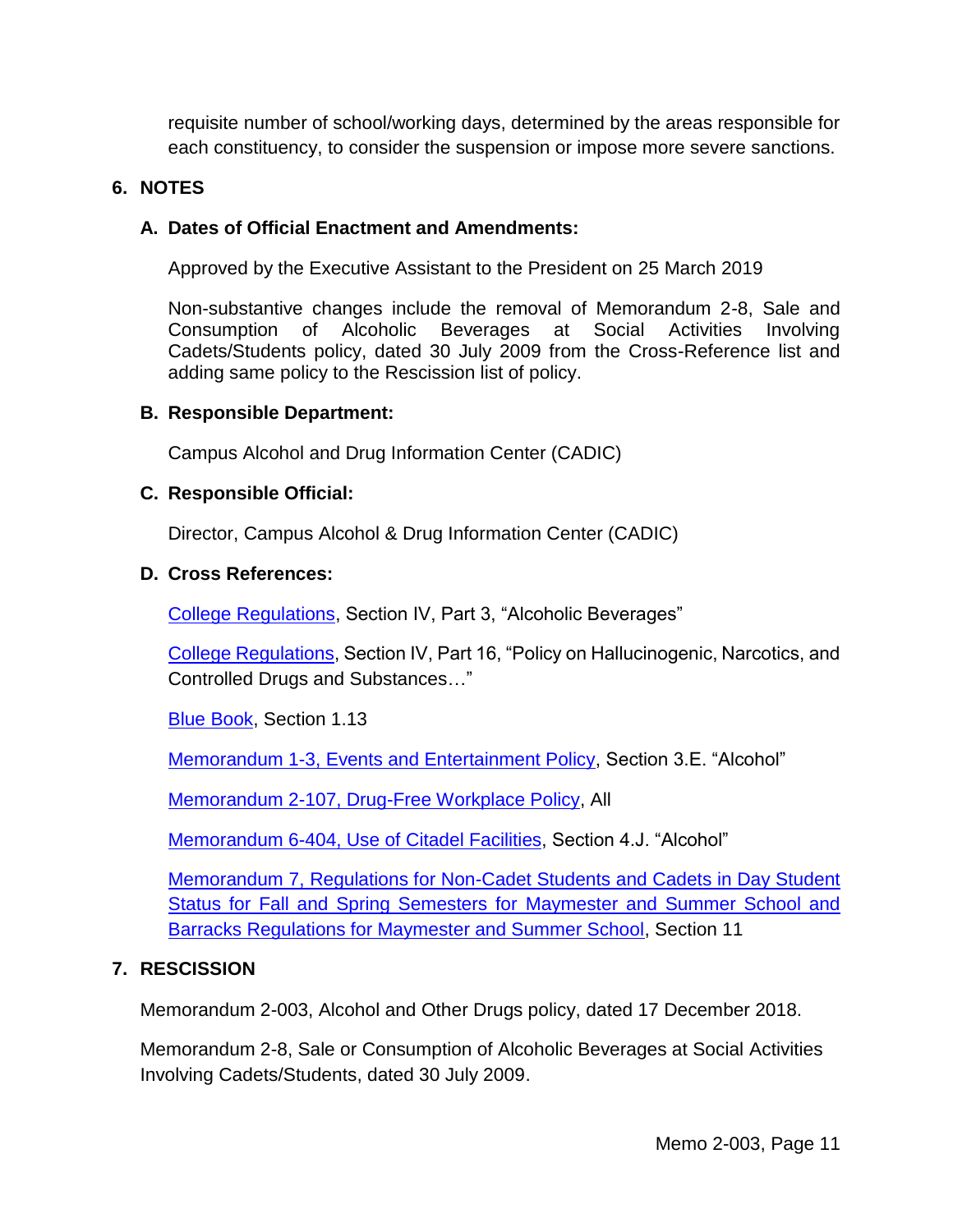# **8. REVIEW**

Review this policy on a biennial basis.

FOR THE PRESIDENT:

//Signed, WAL, 25 March 2019// OFFICIAL: WILLIAM A. LIND Commander, US Navy, Retired Executive Assistant to the President

Attachments: [Annex A,](#page-12-2) Controlled Substance List [Annex B,](#page-14-0) Relevant State and Federal Laws on Alcohol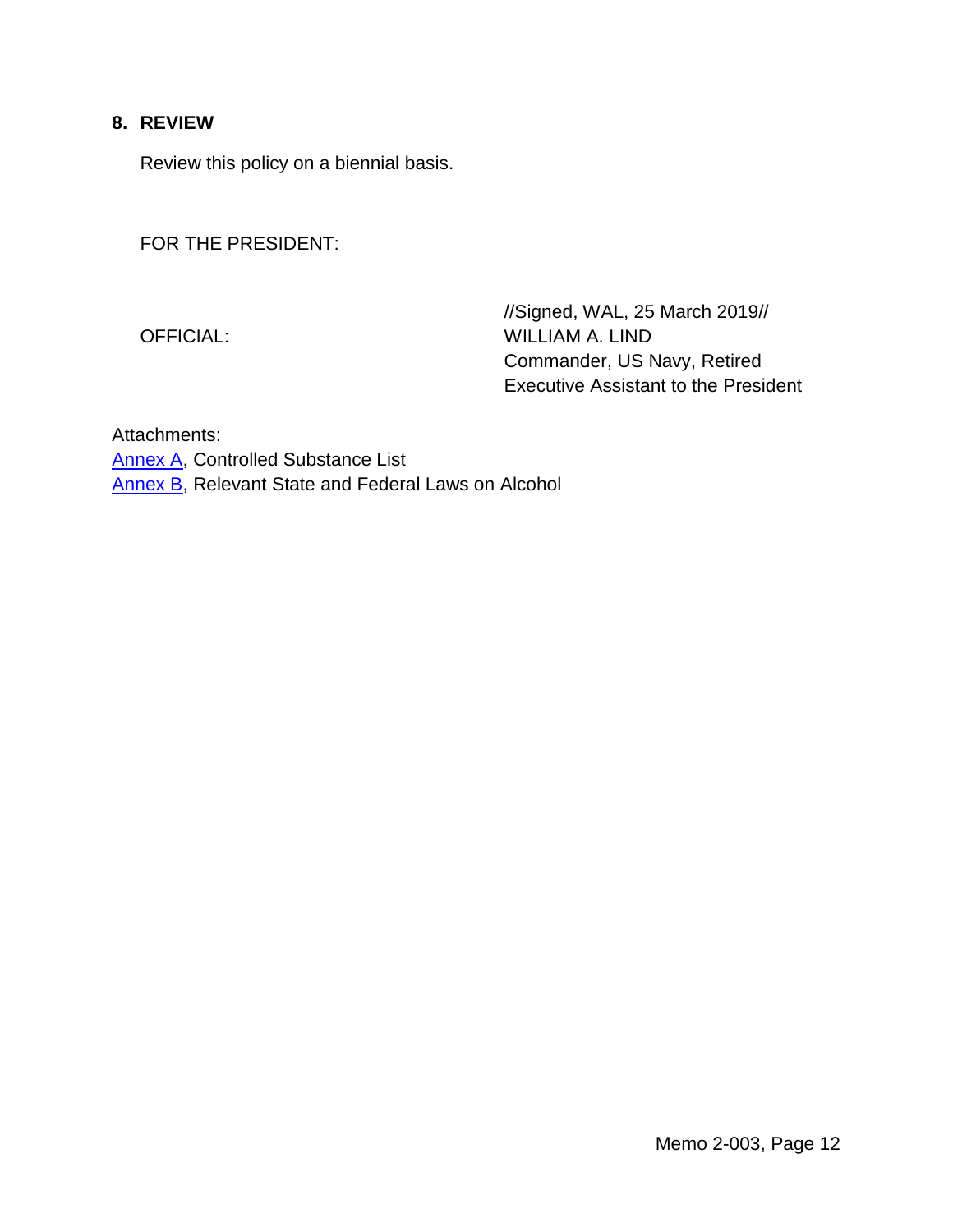# **Annex A Controlled Substance List**

- <span id="page-12-2"></span><span id="page-12-1"></span>1. Drugs and substances which are prohibited by this policy include, but are not limited to:
	- A. anabolic steroids;
	- B. cannabis or marijuana;
	- C. cocaine, "crack cocaine," "crank" or "ice";
	- D. hallucinogens;
	- E. narcotics;
	- F. depressants;
	- G. LSD;
	- H. opiates or opiate derivatives;
	- I. amphetamines;
	- J. stimulants; or
	- K. All drugs listed on the National Institute on Drug Abuse [Commonly Abused Drugs](http://www.drugabuse.gov/sites/default/files/cadchart_2.pdf)  [chart.](http://www.drugabuse.gov/sites/default/files/cadchart_2.pdf)
- <span id="page-12-0"></span>2. Items constituting paraphernalia which are prohibited by this policy include, but are not limited to, those items identified in, as amended. Examples of these prohibited items include, but are not limited to:
	- A. Any instrument, device, article, or contrivance used, designed for use, or intended for use in ingesting, smoking, administering, or preparing marijuana, hashish, hashish oil, or cocaine and shall not include cigarette papers and tobacco pipes;
	- B. Metal, wooden, acrylic, glass, stone, plastic, or ceramic marijuana or hashish pipes with or without screens, permanent screens, hashish heads, or punctured metal bowls;
	- C. Water pipes designed for use or intended for use with marijuana, hashish, hashish oil, or cocaine;
	- D. Carburetion tubes and devices;
	- E. Smoking and carburetion masks;
	- F. Roach clips;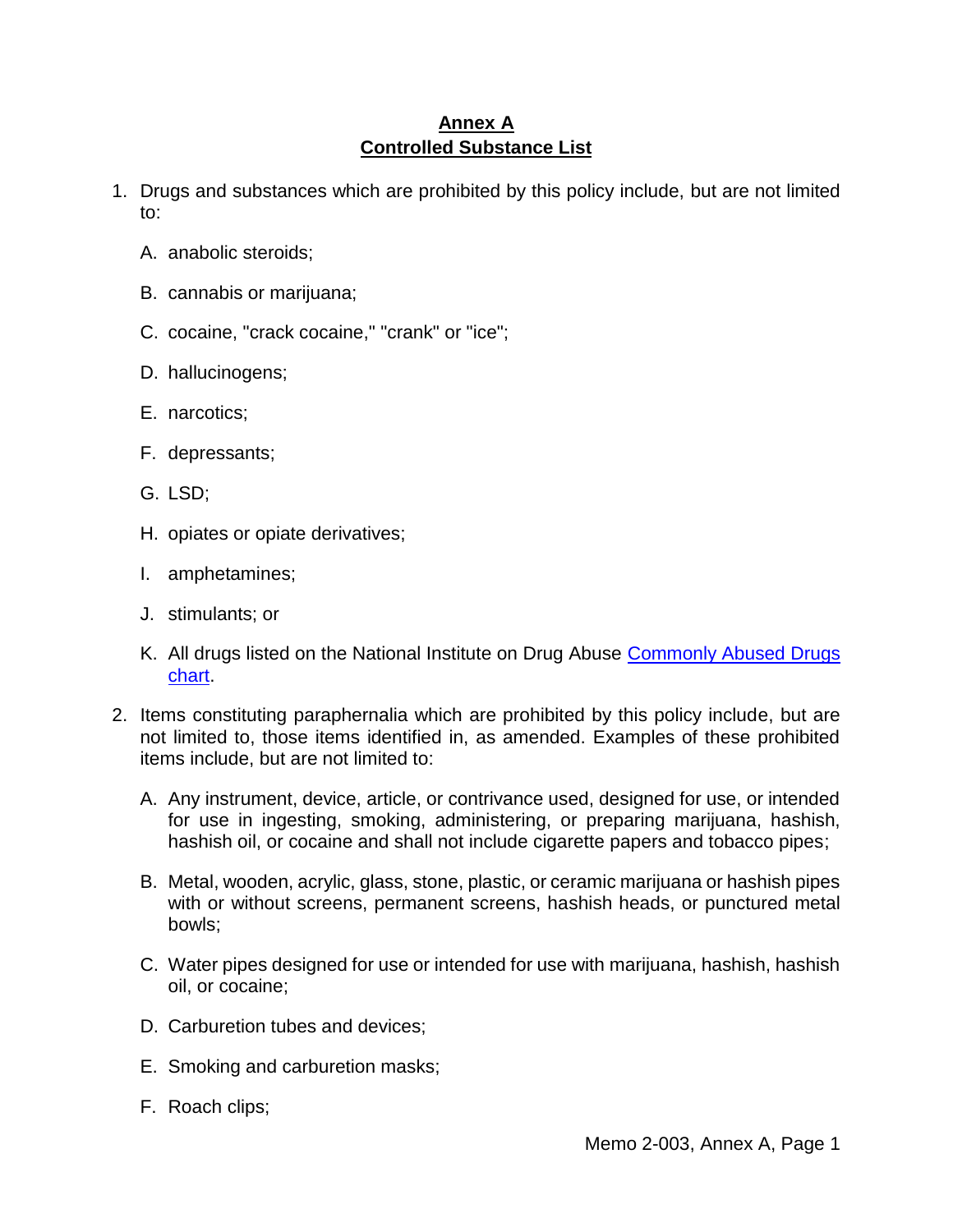- G. Separation gins designed for use or intended for use in cleaning marijuana;
- H. Cocaine spoons and vials;
- I. Chamber pipes;
- J. Carburetor pipes;
- K. Electric pipes;
- L. Air-driven pipes;
- M. Chilams;
- N. Bongs; or
- O. Ice pipes or chillers.